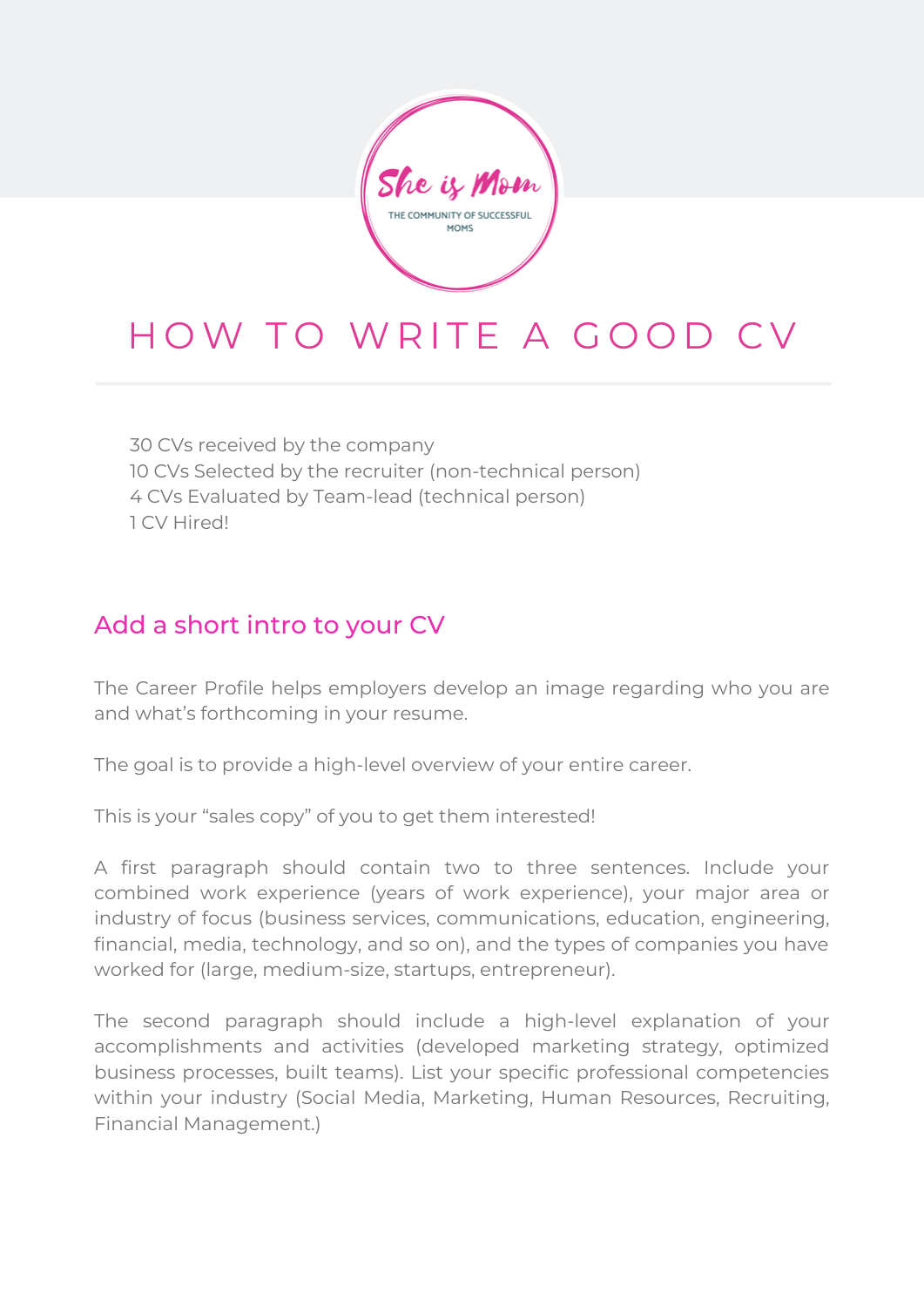

# Make a list of your career Milestones:

The Career Milestones section provides a sum of your greatest accomplishments as a professional. Provide three to four major accomplishments.

# Make a list of your skills levels

- List the skills you are most experienced in
- List your technical skills before interpersonal skills
- Choose skills that reflect the job position

Technical skills: SEO marketing - Expert Direct email marketing - Expert Google Analytics - Expert MS Office Suite - Efficient

#### Soft skills:

Critical thinking - Expert Verbal communication - Efficient Active-listening - Efficient Organization - Expert Task delegation - Efficient Time-management - Efficient